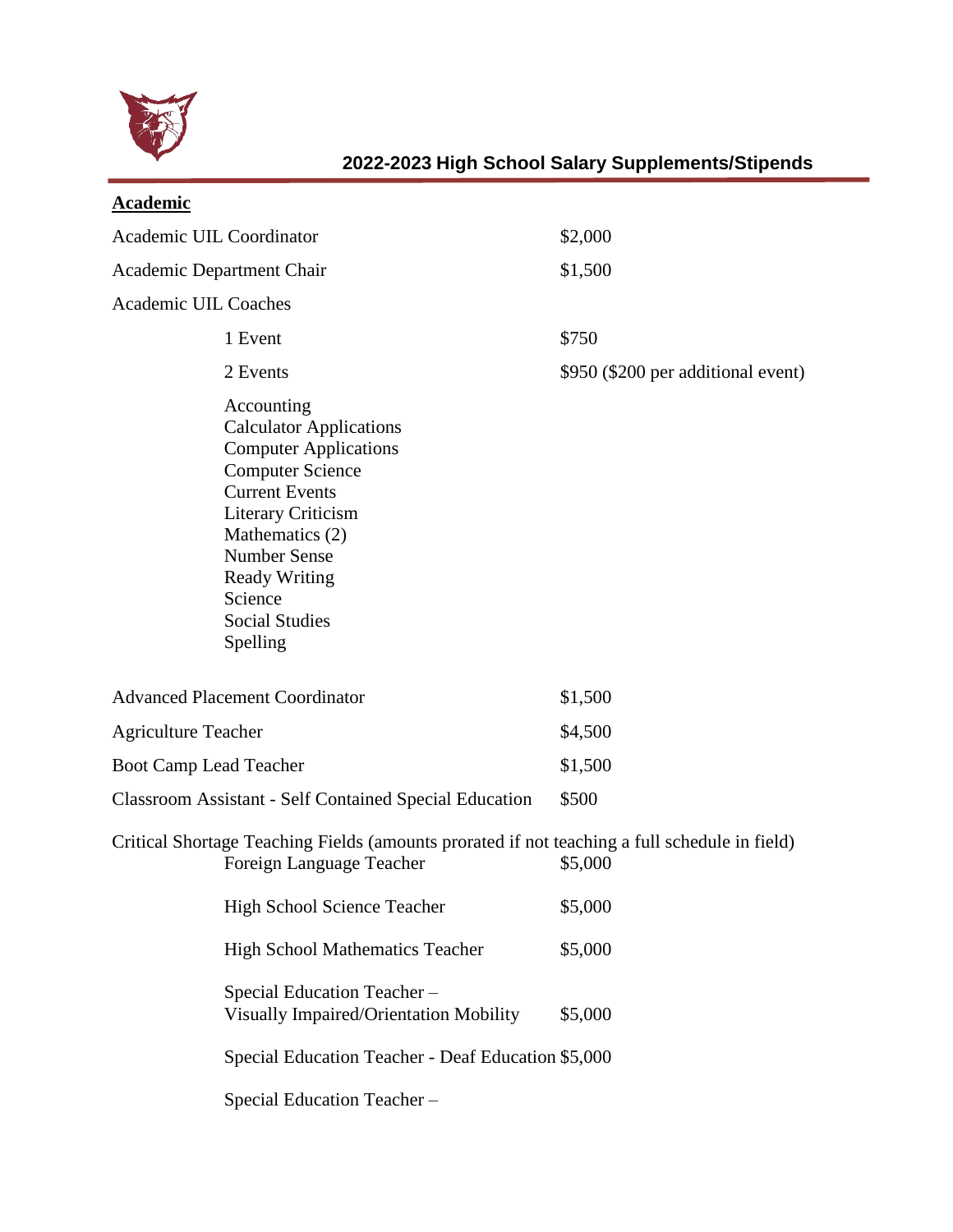

|                              | <b>Emotionally Disturbed Self Contained</b>                     | \$3,000 |
|------------------------------|-----------------------------------------------------------------|---------|
|                              | Special Education Teacher-<br><b>Autism Self Contained</b>      | \$3,000 |
|                              | Special Education Teacher-<br><b>Life Skills Self Contained</b> | \$3,000 |
| AV/Production                |                                                                 | \$1,800 |
| <b>Culinary Arts Teacher</b> |                                                                 | \$1,500 |
| <b>DAEP</b> Lead Teacher     |                                                                 | \$1,500 |
| Grade Level Lead Teacher     |                                                                 | \$500   |
| Graphic Design               |                                                                 | \$1,800 |
| Journalism/Yearbook          |                                                                 | \$1,500 |
| Journalism/Newspaper         |                                                                 | \$1,500 |
| Legacy Leader                |                                                                 | \$500   |
| National Honor Society       |                                                                 | \$1,500 |
|                              | PLC (Perrin Learning Center) Lead Teacher                       | \$1,500 |
| Speech/Debate                |                                                                 | \$2,500 |
| <b>Theater Arts</b>          |                                                                 | \$2,000 |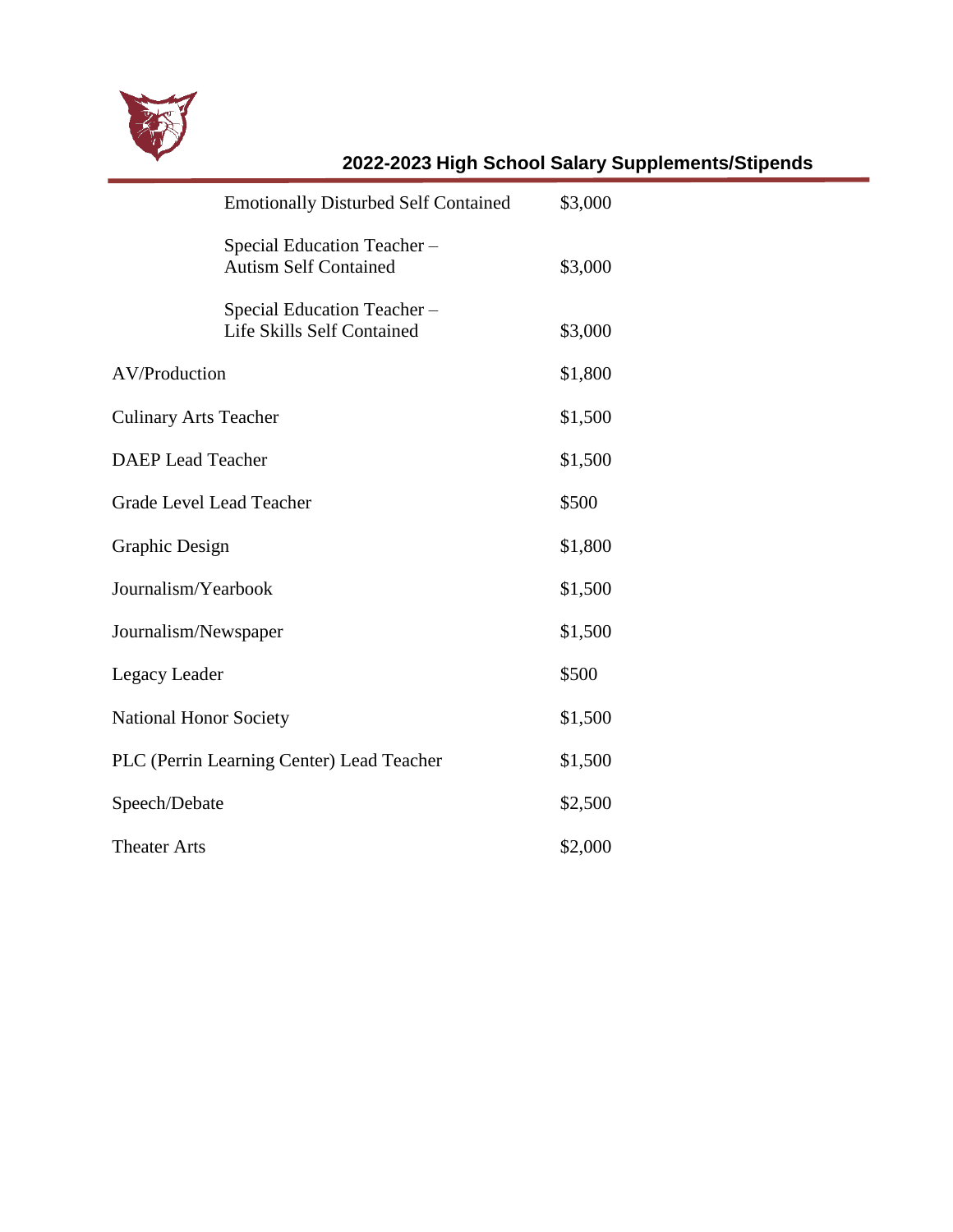

# **Athletics**

| After School- 1 Sport                   | \$1,000  |
|-----------------------------------------|----------|
| <b>Athletic Coordinator</b>             | \$6,000  |
| <b>Athletic Trainer</b>                 | \$9,750  |
| <b>Baseball Assistant</b>               | \$4,000  |
| <b>Baseball Head Coach</b>              | \$8,000  |
| <b>Basketball Assistant</b>             | \$4,000  |
| <b>Basketball Head Coach</b>            | \$10,000 |
| <b>Cross Country Assistant Coach</b>    | \$3,000  |
| <b>Cross Country Head Coach</b>         | \$5,000  |
| <b>Football Assistant Coach</b>         | \$6,000  |
| <b>Football Defensive Coordinator</b>   | \$8,000  |
| <b>Football Offensive Coordinator</b>   | \$8,000  |
| <b>Golf Head Coach</b>                  | \$8,000  |
| <b>Power Lifting Assistant</b>          | \$4,000  |
| Power Lifting Head Coach                | \$6,000  |
| <b>Soccer Assistant Coach</b>           | \$4,000  |
| <b>Soccer Head Coach</b>                | \$8,000  |
| Softball Assistant                      | \$4,000  |
| Softball Head Coach                     | \$8,000  |
| <b>Strength and Conditioning Fall</b>   | \$5,000  |
| <b>Strength and Conditioning Spring</b> | \$5,000  |